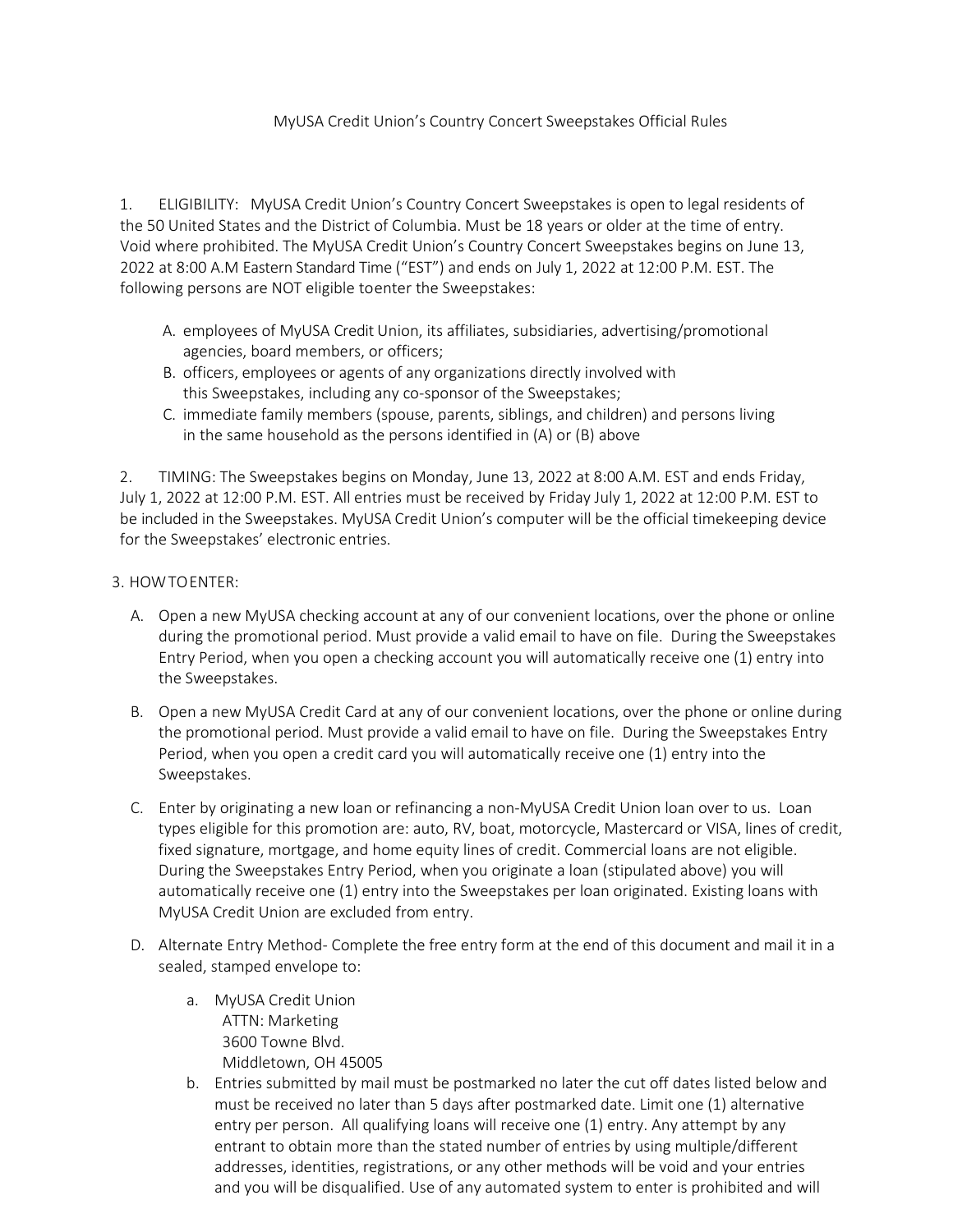result in disqualification. Sponsor is not responsible for lost, late, incomplete, invalid, unintelligible or misdirected entries all of which will be ineligible to win a prize. Potential winners of any prize may be required to show proof of ID to be awarded the prize. All entries become the sole and exclusive property of Sponsor and will not be returned or cancelled.

- c. NOTE: Submission of an entry form constitutes authorization for MyUSA Credit Union to contact the entrant for the purposes of soliciting new or additional business.
- 4. ODDS OF WINNING: The odds of winning will depend upon the actual number of entries MyUSA Credit Union receives to this Sweepstakes.
- 5. RANDOM DRAWING: Random drawing will be conducted among all eligible entries received under dual control. Drawing will take place on or about five business days after the cutoff date listed below. All entries will be included in the Ticket Drawing. Date of the drawing cut off:
	- Ticket Drawing cutoff is July 1, 2022
- 6. PRIZE There will be one (1) prize winner drawn in total. The winner will be notified as outlined in Section 8 - "Claiming Prize" (below). Winner need not be present to win. MyUSA Credit Union reserves the right to exchange a prize for one of equivalent value at its discretion.
- 7. PRIZE RESTRICTIONS: Prize is not transferable. Federal, state and local taxes and any expenses relating to the acceptance and use of the prize are the responsibility of the winner and a Form 1099-MISC will be issued at 2022-year end if applicable to monetary value of prize won. Additional restrictions may apply. All federal, state and local laws and regulations apply. MyUSA Credit Union shall only be responsible for awarding the number of prizes as stated in these rules. MyUSA Credit Union expressly disclaims any responsibility or liability for injury or loss to any person or property relating to the delivery and/or subsequent use of prizes awarded.
- 8. Claiming Prize: All properly claimed prizes will be awarded. Winner will be notified by phone on or about of end of the month listed above. If Winner does not pick up the prize during this period, the prize may be forfeit and an alternate winner selected. By accepting the prize, the winner consents to MyUSA Credit Union's use of his/her name, photograph and/or likeness, address, voice and statements made by or attributed to them, in perpetuity, in any and all media now known or hereafter developed (including, without limitation, print, broadcast and Internet), for all legitimate business purposes including advertising and promotional activities without additional compensation, unless prohibited by law. Should the winner make any false statement(s) in any media referenced above, he or she will be required to promptly return his/her prize to MyUSA Credit Union.

9. PRIVACY: By participating in the Sweepstakes, you hereby consent to MyUSA Credit Union's collection and usage of your personal information. MyUSA Credit Union's privacy policy is found at [https://www.myusacu.com/wp-content/uploads/2021/09/Privacy\\_Policy\\_MyUSA\\_2021-09.pdf.](https://www.myusacu.com/wp-content/uploads/2021/09/Privacy_Policy_MyUSA_2021-09.pdf) Except where prohibited, participation in the Sweepstakes constitutes Winner consent to Sponsor's and its agents' use of Winner's name, likeness, photograph, voice, opinions and/or hometown and state for promotional purposes in any media, worldwide, without further payment or consideration in perpetuity.

- 10. LIMITATION OF LIABILITY: By participating in this Sweepstakes, entrants agree to release and hold harmless MyUSA Credit Union and all respective subsidiaries, affiliates, suppliers, distributors, advertising/promotion agencies, prize suppliers, and the company's officers, directors, employees and agents (collectively, the "Released Parties") from any and all liability whatsoever for any injuries, losses or damages of any kind arising from or in connection with, either directly or indirectly,
	- The awarding, acceptance, receipt, possession, use and/or misuse of any prize awarded herein; and/or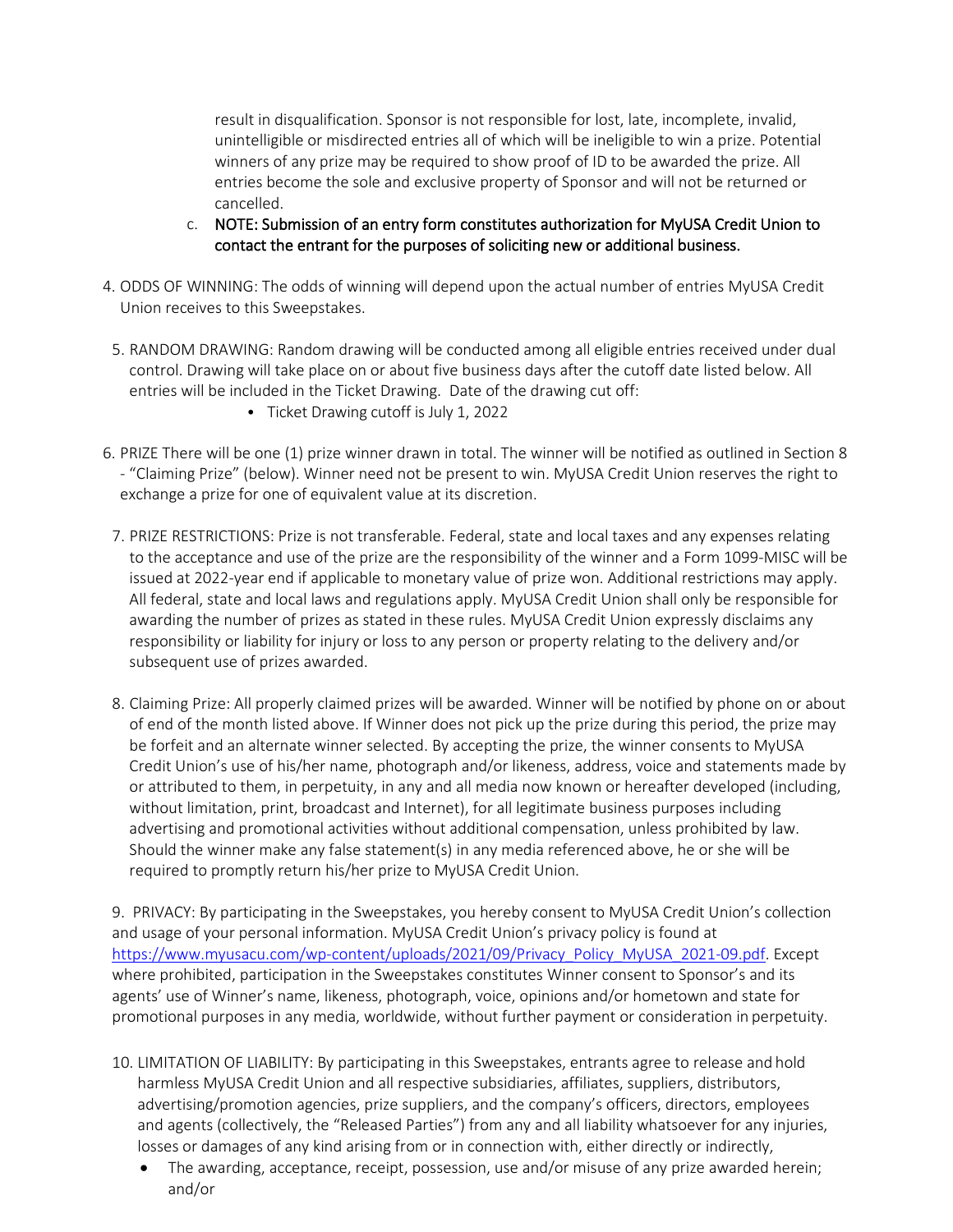- Participation in the Sweepstakes or any prize-related activities, including but not limited to traveling to or from any prize related activity.
- Upon delivery of the Prize to the winner, MyUSA Credit Union will be deemed to have a warded the prize and the winner assumes full responsibility for the prize and use of the prize.

THIS LIMITATION OF LIABILITY APPLIES TO ALL DAMAGES OF ANY KIND, INCLUDING, WITHOUT LIMITATION, DIRECT, INDIRECT, INCIDENTAL, CONSEQUENTIAL OR PUNITIVE DAMAGES, LOSS OR DAMAGE TO PROPERTY, AND/OR CLAIMS OF THIRD PARTIES.

11. MISCELLANEOUS CONDITIONS: By participating, entrants agree: 1) to be bound by and comply with these Official Rules, and 2) that all decisions of the judges and of MyUSA Credit Union regarding this Sweepstakes are final and binding in all respects. Winner must consent to their names being published on a list of winners. This Sweepstakes is an independent sweepstakes. Should an unforeseen event occur, that cannot be reasonably anticipated or controlled, and this unforeseen event affects the fairness and/or integrity of this Sweepstakes, MyUSA Credit Union reserves the right at its sole discretion to cancel, terminate, modify, or suspend this Sweepstakes. This right is reserved whether the unforeseen event is due to human or technical error, acts of nature or any other factor beyond the Sponsor's reasonable control. If a solution cannot be found to restore the integrity of the Sweepstakes, MyUSA Credit Union reserves the right to select a winner from among all eligible entries received before the Sweepstakes is canceled, changed, or suspended. Persons found tampering with or abusing any aspect of this Sweepstakes will be disqualified. MyUSA Credit Union reserves the right to correct any typographical, printing, computer programming or operator errors. Any attempt by any person to deliberately undermine the legitimate operation of the Sweepstakes may be a violation of criminal and civil law, and, should such an attempt be made, Sponsor reserves the right to seek damages from any such person to the fullest extent permitted by law. Sponsor's failure to enforce any term of these Official Rules shall not constitute a waiver of that provision.

12. DISPUTES: Except where prohibited, entrant agrees that: (1) any and all disputes, claims and causes of action arising out of or connected with this Sweepstakes or any prize awarded shall be resolved individually, without resort to any form of class action, in the appropriate district court located in Ohio; (2) any and all claims, judgments and awards shall be limited to actual out-of- pocket costs incurred, including costs associated with entering this Sweepstakes, but in no event attorneys' fees; and (3) under no circumstances will entrant be permitted to obtain awards for, and entrant hereby waives all rights to claim, indirect, punitive, incidental and consequential damages and any other damages, other than for actual out-of-pocket expenses, and any and all rights to have damages multiplied or otherwise increased.

13. CHOICE OF LAW: All issues and questions concerning the construction, validity, interpretation and enforceability of these Official Rules, or the rights and obligations of the entrant and Sponsorin connection with the Sweepstakes, shall be governed by, and construed in accordance with, the laws of the State of Ohio without giving effect to any choice of law or conflict of law rules (whether of the State of Ohio or any other jurisdiction), which would cause the application of the laws of any jurisdiction other than the State of Ohio.

14. SPONSORED BY: MyUSA Credit Union, 3600 Towne Blvd. Middletown OH, 45005 NO PURCHASE OF ANY KIND IS NECESSARY TO ENTER OR WIN. AN ENTRY MADE THROUGH A QUALIFYING LOAN WILL NOT INCREASE YOUR CHANCES OF WINNING OVER AN ALTERNATIVE ENTRY SUBMITTED BY MAIL OR PERSON. VOID WHERE PROHIBITED BY LAW.